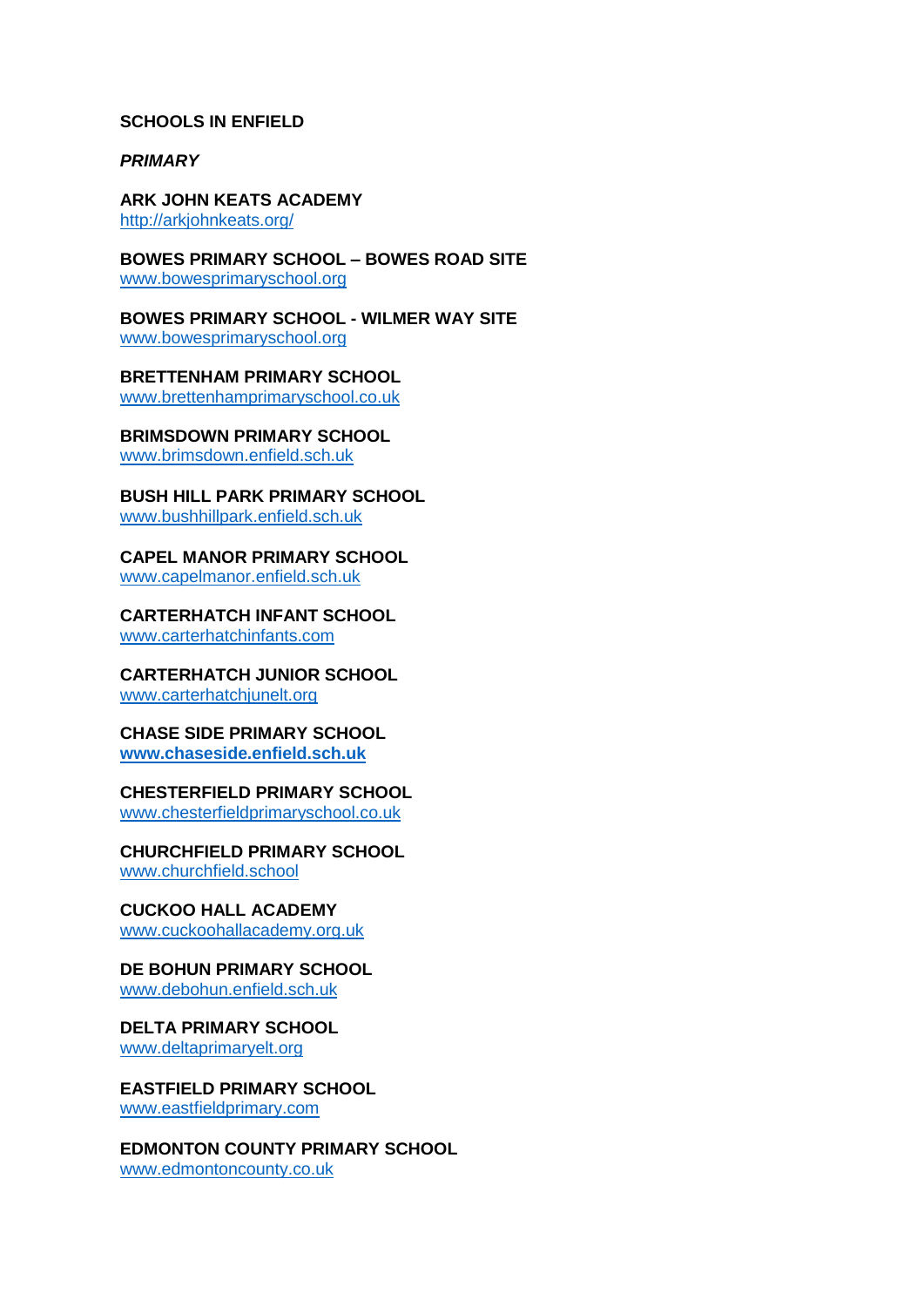#### **ELDON PRIMARY SCHOOL**

[www.eldonprimary.co.uk](http://www.eldonprimary.co.uk/)

**ENFIELD HEIGHTS ACADEMY**  [www.enfieldheightsacademy.org.uk](http://www.enfieldheightsacademy.org.uk/)

**EVERSLEY PRIMARY SCHOOL**  [www.eversley.enfield.sch.uk](http://www.eversley.enfield.sch.uk/)

**FIRS FARM PRIMARY SCHOOL**  [www.firsfarm.enfield.sch.uk](http://www.firsfarm.enfield.sch.uk/)

**FLEECEFIELD PRIMARY SCHOOL**  [www.fleecefield.enfield.sch.uk](http://www.fleecefield.enfield.sch.uk/)

**FORTY HILL CE PRIMARY SCHOOL**  [www.fortyhill.com](http://www.fortyhill.com/)

**FREEZYWATER ST. GEORGE'S CE VA PRIMARY SCHOOL**  [www.freezywaterstgeorges.org.uk](http://www.freezywaterstgeorges.org.uk/)

**GALLIARD PRIMARY SCHOOL**  [www.galliardprimaryschool.co.uk](http://www.galliardprimaryschool.co.uk/)

**GARFIELD PRIMARY SCHOOL** 

[www.garfield.enfield.sch.uk](http://www.garfield.enfield.sch.uk/)

**GEORGE SPICER PRIMARY SCHOOL**  [www.georgespicer.enfield.sch.uk](http://www.georgespicer.enfield.sch.uk/)

**GRANGE PARK PRIMARY SCHOOL**  [www.grangepark.enfield.sch.uk](http://www.grangepark.enfield.sch.uk/)

**HADLEY WOOD SCHOOL**  [www.hadleywood.enfield.sch.uk](http://www.hadleywood.enfield.sch.uk/)

**HAZELBURY PRIMARY SCHOOL**  [www.hazelbury-primary-school.co.uk](http://www.hazelbury-primary-school.co.uk/)

**HAZELWOOD INFANT SCHOOL**  [www.hazelwoodschools.org.uk](http://www.hazelwoodschools.org.uk/)

**HAZELWOOD JUNIOR SCHOOL**  [www.hazelwoodschools.org.uk](http://www.hazelwoodschools.org.uk/)

**HIGHFIELD PRIMARY SCHOOL**  [www.highfieldprimary.co.uk](http://www.highfieldprimary.co.uk/)

**HONILANDS PRIMARY SCHOOL**  [www.honilands.co.uk](http://www.honilands.co.uk/)

**HOUNDSFIELD PRIMARY SCHOOL**  [www.houndsfield.school](http://www.houndsfield.school/) **KEYS MEADOW PRIMARY SCHOOL**  [www.keysmeadowprimaryschool.co.uk](http://www.keysmeadowprimaryschool.co.uk/)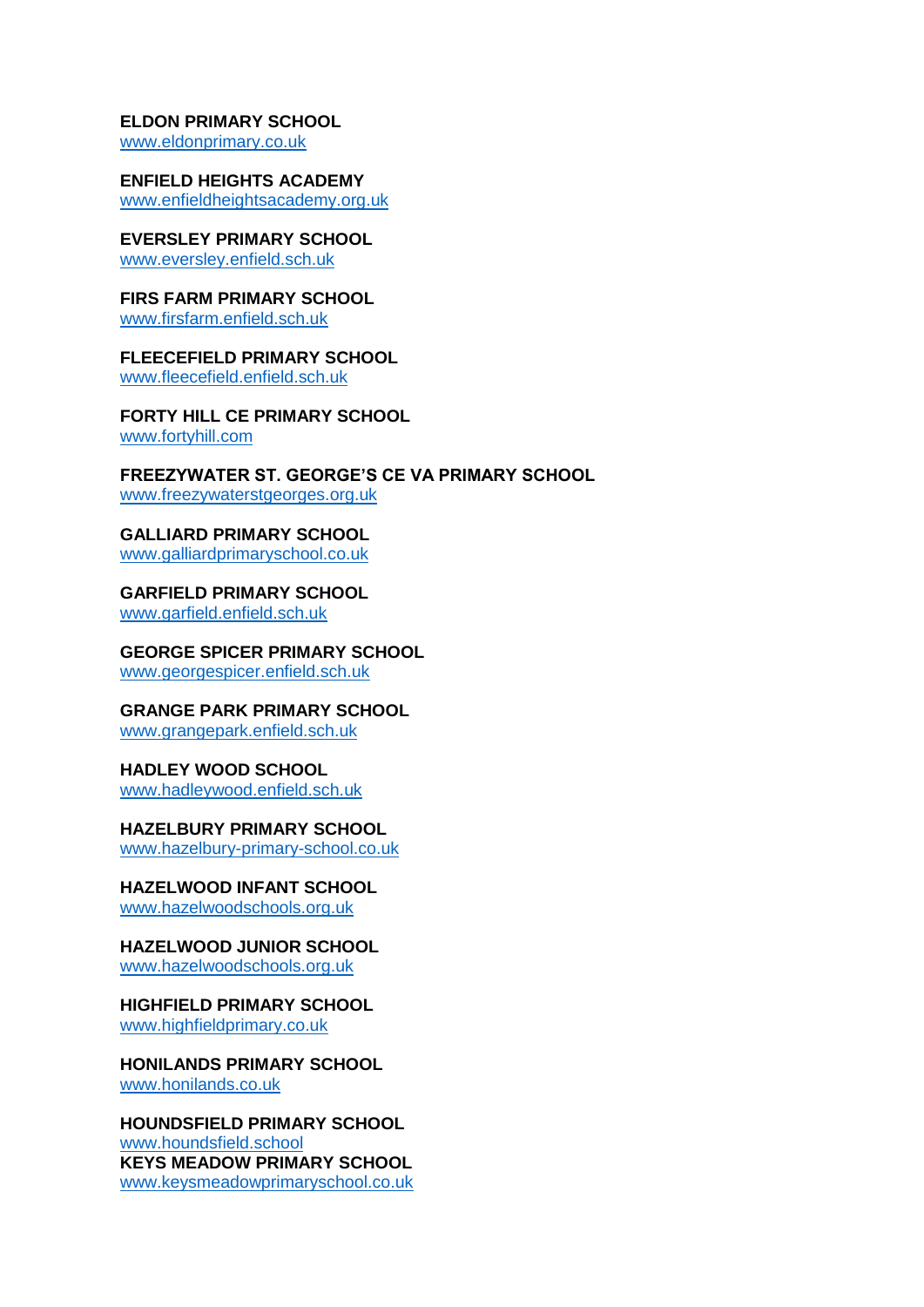### **KINGFISHER HALL ACADEMY**

[www.kingfisherhallacademy.org.uk/home-kingfisher-hall](http://www.kingfisherhallacademy.org.uk/home-kingfisher-hall)

**LATYMER ALL SAINTS PRIMARY SCHOOL**  [www.latymerallsaints.enfield.sch.uk](http://www.latymerallsaints.enfield.sch.uk/)

**LAVENDER PRIMARY SCHOOL**  [www.lavender.enfield.sch.uk](http://www.lavender.enfield.sch.uk/)

**MERIDIAN ANGEL PRIMARY SCHOOL**  [www.meridianangel.org.uk](http://www.meridianangel.org.uk/)

**MERRYHILLS PRIMARY SCHOOL**  [www.merryhills.net](http://www.merryhills.net/)

**OAKTHORPE PRIMARY SCHOOL**  [www.oakthorpe.enfield.sch.uk](http://www.oakthorpe.enfield.sch.uk/)

**OASIS ACADEMY HADLEY**  [www.oasisacademyhadley.org](http://www.oasisacademyhadley.org/)

**ONE DEGREE ACADEMY**  [www.onedegreeacademy.org](http://www.onedegreeacademy.org/)

**OUR LADY OF LOURDES CATHOLIC PRIMARY SCHOOL**  [www.ololschool.enfield.sch.uk](http://www.ololschool.enfield.sch.uk/)

**PRINCE OF WALES PRIMARY SCHOOL** 

[www.princeofwales.enfield.sch.uk](http://www.princeofwales.enfield.sch.uk/)

**RAGLAN INFANT SCHOOL**  [www.raglanschools.org](http://www.raglanschools.org/)

**RAGLAN JUNIOR SCHOOL** 

[www.raglanschools.org](http://www.raglanschools.org/)

**RAYNHAM PRIMARY SCHOOL** 

[www.raynhamprimaryschool.co.uk](http://www.raynhamprimaryschool.co.uk/)

## **ST. ANDREW'S CE PRIMARY SCHOOL**

[www.st-andrewsenf.co.uk](http://www.st-andrewsenf.co.uk/)

### **ST. ANDREW'S SOUTHGATE PRIMARY SCHOOL (CE)**

[www.st-andrews-southgate.enfield.sch.uk](http://www.st-andrews-southgate.enfield.sch.uk/)

### **ST. EDMUND'S CATHOLIC PRIMARY SCHOOL**

[www.st-edmunds.enfield.sch.uk](http://www.st-edmunds.enfield.sch.uk/)

# **ST. GEORGE'S CATHOLIC PRIMARY SCHOOL**

[www.st-georges.enfield.sch.uk](http://www.st-georges.enfield.sch.uk/) **ST. JAMES' CE PRIMARY SCHOOL**  [www.stjamesenfield.org.uk](http://www.stjamesenfield.org.uk/)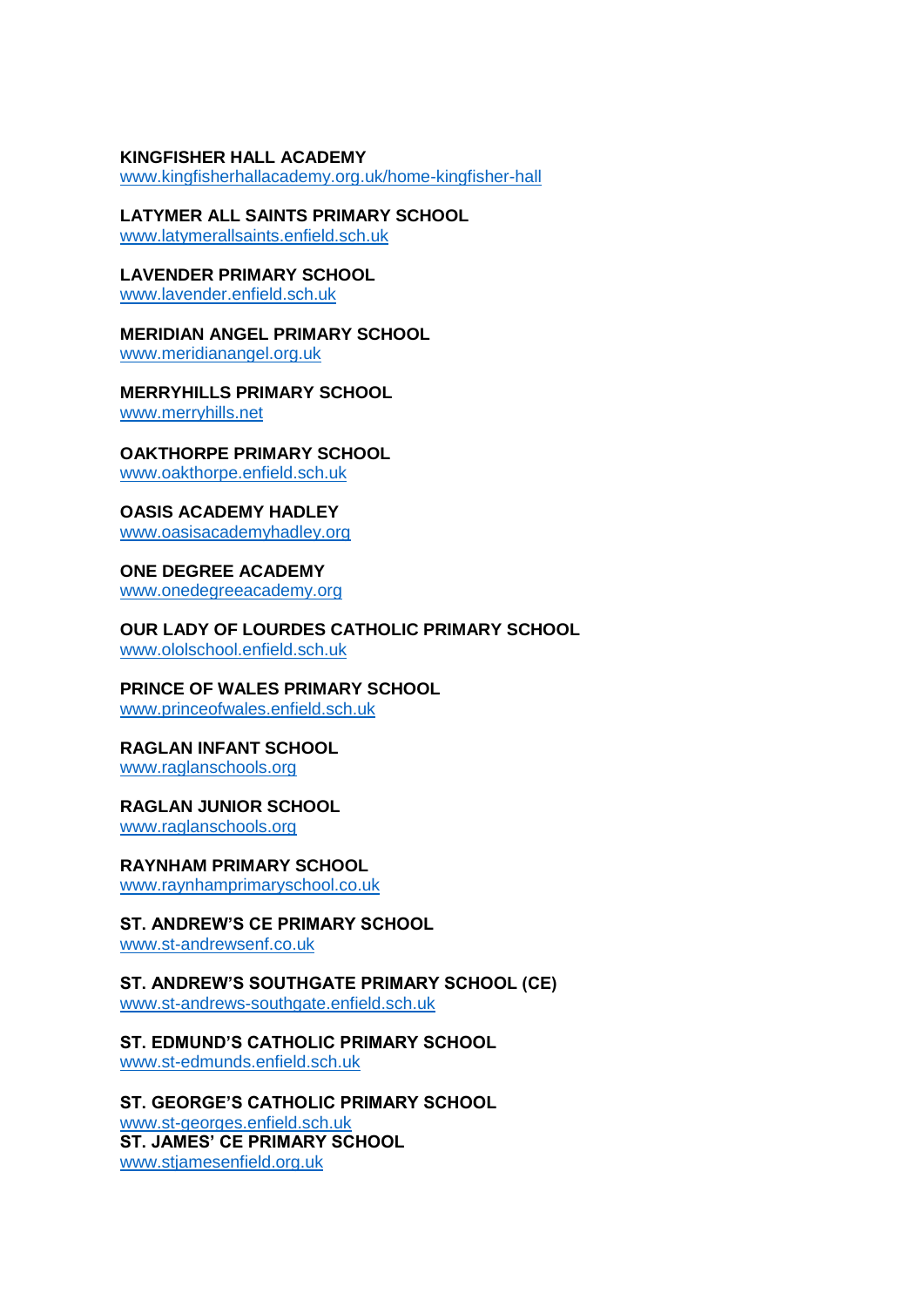# **ST. JOHN & ST. JAMES CE PRIMARY SCHOOL**

[www.stjohnandjames.enfield.sch.uk](http://www.stjohnandjames.enfield.sch.uk/)

**ST. JOHN'S CE PRIMARY SCHOOL**  [www.stjohnsprimarysch.org.uk](http://www.stjohnsprimarysch.org.uk/)

**ST. MARY'S CATHOLIC PRIMARY SCHOOL**  [www.stmarysenfield.co.uk](http://www.stmarysenfield.co.uk/)

**ST. MATTHEW'S C of E PRIMARY SCHOOL**  [www.stmatthews-enfield.co.uk](http://www.stmatthews-enfield.co.uk/)

**ST. MICHAEL AT BOWES CE JUNIOR SCHOOL**  [www.smab.enfield.sch.uk](http://www.smab.enfield.sch.uk/)

**ST. MICHAEL'S CE PRIMARY SCHOOL**  [www.st-michaels.enfield.sch.uk](http://www.st-michaels.enfield.sch.uk/)

#### **ST. MONICA'S CATHOLIC PRIMARY SCHOOL**  [www.st-monicas.enfield.sch.uk](http://www.st-monicas.enfield.sch.uk/)

**ST. PAUL'S CE PRIMARY SCHOOL**  [www.st-pauls.enfield.sch.uk](http://www.st-pauls.enfield.sch.uk/)

**SOUTHBURY PRIMARY SCHOOL**  [www.southbury.enfield.sch.uk](http://www.southbury.enfield.sch.uk/)

**STARKS FIELD PRIMARY SCHOOL**  [www.starksfield.enfield.sch.uk](http://www.starksfield.enfield.sch.uk/)

**SUFFOLKS PRIMARY SCHOOL**  [www.suffolks.enfield.sch.uk](http://www.suffolks.enfield.sch.uk/)

**TOTTENHALL INFANT SCHOOL**  [www.tottenhall.enfield.sch.uk](http://www.tottenhall.enfield.sch.uk/)

**WALKER PRIMARY SCHOOL** 

[www.walker.enfield.sch.uk](http://www.walker.enfield.sch.uk/)

**WEST GROVE PRIMARY SCHOOL**  [www.westgrove.enfield.sch.uk](http://www.westgrove.enfield.sch.uk/)

**WILBURY PRIMARY SCHOOL**  [www.wilburyprimaryschool.org.uk](http://www.wilburyprimaryschool.org.uk/)

### **WOLFSON HILLEL PRIMARY SCHOOL**  [www.wolfsonhillel.enfield.sch.uk](http://www.wolfsonhillel.enfield.sch.uk/)

**WOODPECKER HALL PRIMARY ACADEMY**  [www.woodpeckerhallacademy.org.uk](http://www.woodpeckerhallacademy.org.uk/)

**WORCESTERS PRIMARY SCHOOL**  [www.worcesters.enfield.sch.uk](http://www.worcesters.enfield.sch.uk/)